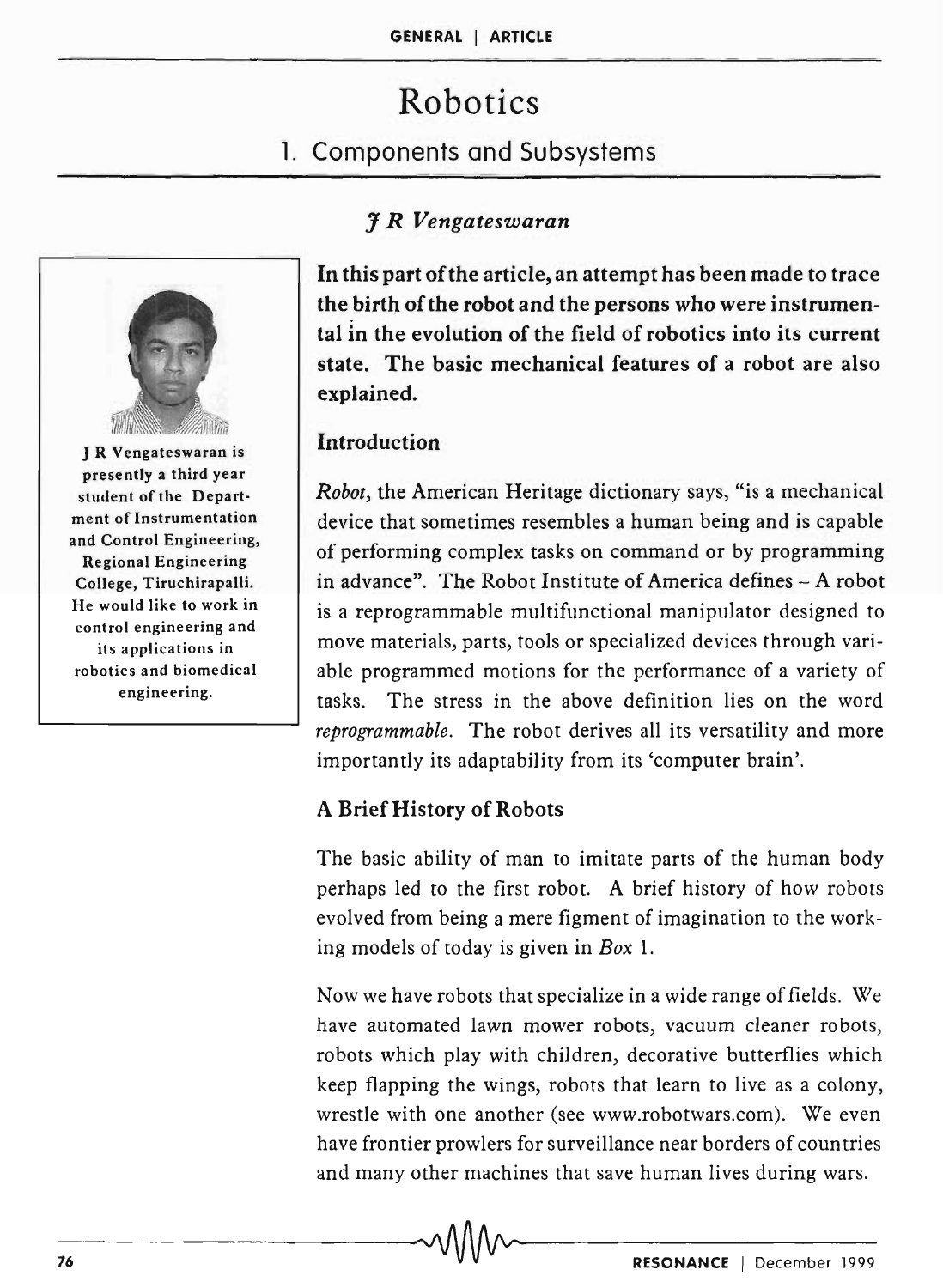#### Box 1.

- 1921 Introduction of the term 'robot' into the English vocabulary by the Czech playwright Karel Carpek in his play - Rossum's Universal Robots (RUR).
- 1926 Release of the first movie based on robots 'Metropolis' in Germany.
- 1939 Display of a walking robot 'Electro and 'Sparko', his dog at the New York World Fair.
- 1940 Claude Shannon built a maze-solving mouse with simple relay circuits and memory to solve the maze with reconfigurable 5x5 array of squares made of aluminium sheets.
- 1947 Geortz developed the first servo controlled electric teleoperator.
- 1948 Force feed back was incorporated into the teleoperator.
- 1949 Research on numerically controlled milling machines took off.
- 1950 Issac Asimov, a well-known author of science fiction wrote *'I-Robot',* The story revolves around intelligent. obedient humanoid robots.
- 1953 Grey Walter developed 'Tortoise/turtle', a robot capable of detecting moderate light and moving towards it, avoiding obstacles on its way.

The first programmable robot was built by George Devol - 'programmed articulated transfer device'.

- 1956 A commercial manufacturer of robots Unimation company came into existence.
- 1961 First robot with force feedback information was made.
- 1963 The first robot vision system was developed.
- 1968 R S Moshen developed a quadruped walking truck at the General Electric.

Research on prostheses (replacement of human limbs with mechanical equivalents) was started

- 1969 'Shakey' was developed at the Stanford Research Institute in 1969 it had the ability to recognize objects using its vision system, reach the object and perform some action on it.
- 1970 'Lunokohod II', a Russian unmanned rover explored the surface of the moon under remote control from earth.
- 1971 The' Stanford arm' took shape at the Stanford University.
- 1973 Stanford came out with W AVE, the first robot programming language.
- 1974 Cincinnati Milacron introduced the T<sup>3</sup> robot with computer control.
- 1975 NASA installed a robot arm in the Viking probe to collect Martian soil samples;

Late 70's Unimation introduced PUMA robot and Japan, the SCARA robot.

Early 80's The first direct drive robot was developed at the Carnegie Mellon University.

Having seen the evolution of robots we will now describe the basic components and subsystems of a robot.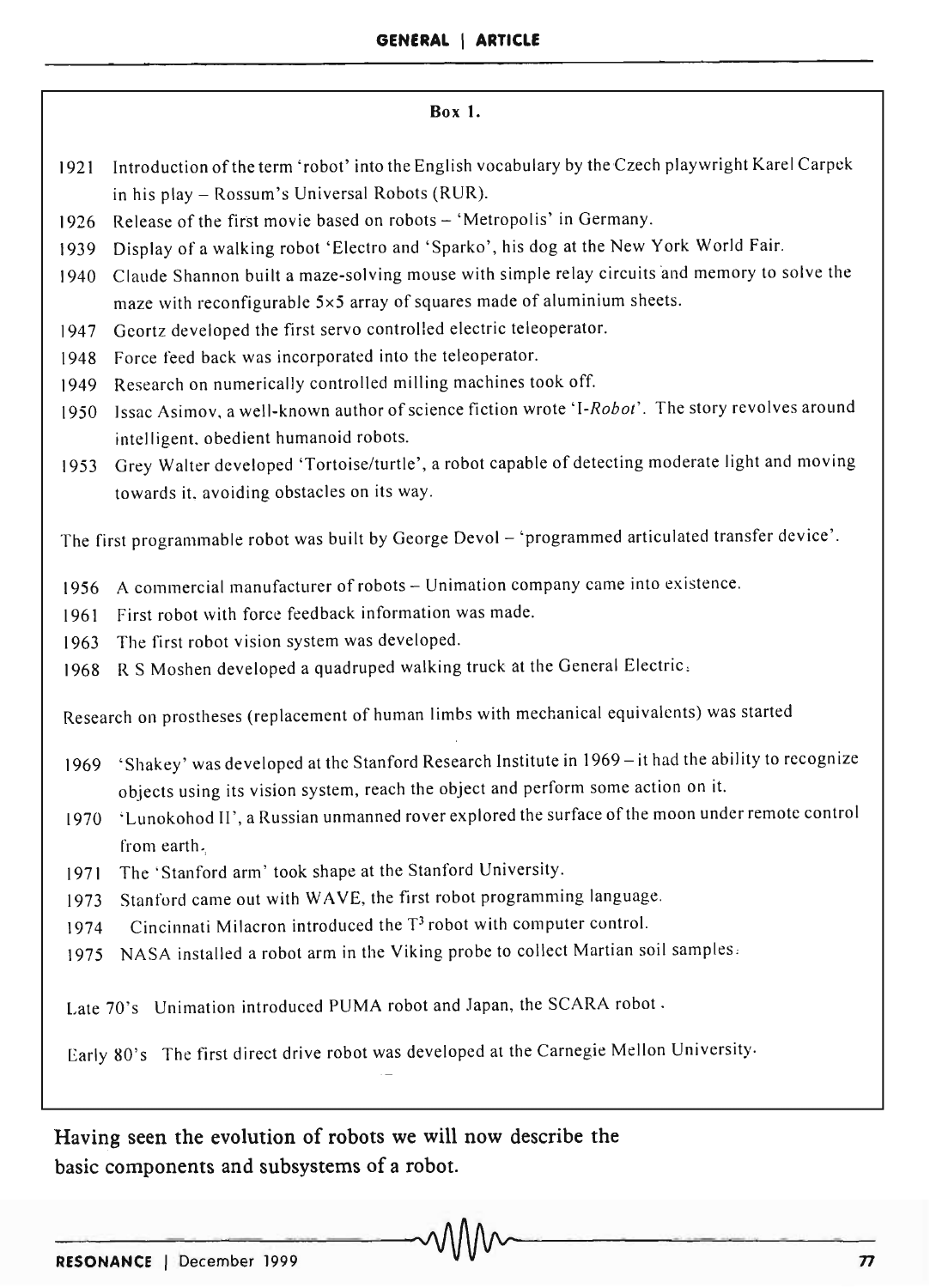### **Components and Subsystems**

The names of various parts of a robot may be thought of as borrowed from their biological counterparts. First, the robot must be mounted on a *base* (or *vehicle*) that may be moving or fixed, depending upon the application. Next, one would expect some mechanical linkages (similar to the limbs of a human) that connect the *end effector* (the final tool with which the robot grasps objects) to the base, with a *wrist* holding the tool.

To control the way the robot works, we need a control system and a supporting measurement subsystem. A power system is required to run the robot. An excellent block diagram representation of the robot system is reproduced in *Box* 2 from [1].

Software is a part of almost all the blocks and is not explicitly shown in *Box* 2. For example, the output of a particular sensor may be processed using some software before sending it to the control system, wherein a control software generates an appropriate actuating signal.

## **Motion**

As mentioned earlier, the base of a robot could be either stationary or mobile. Consider a robot that is used in the automobile carrier line. All it needs to do is to sit in one place and fit the various parts of a car (one would find robots that fit only doors or wheels, or weld). So, they need not be provided with a mobile base. On the other hand Rover, Sojourner and the like must be provided with the ability to move around and explore.

Mobility to robots can be given in different ways  $-$  legs, wheels or even wings! Each one has its own advantages and disadvantages. Legs can scale varying heights of a surface with ease compared to wheels, but they are shaky. A robot that has less than three legs has to move at a minimum speed in order to maintain its balance; this is called *dynamic stability.* On the other hand, a robot that has at least three legs can maintain *static stability* i.e., stay at the same position and yet be stable. This is

-78------------------------------~~--------------------------------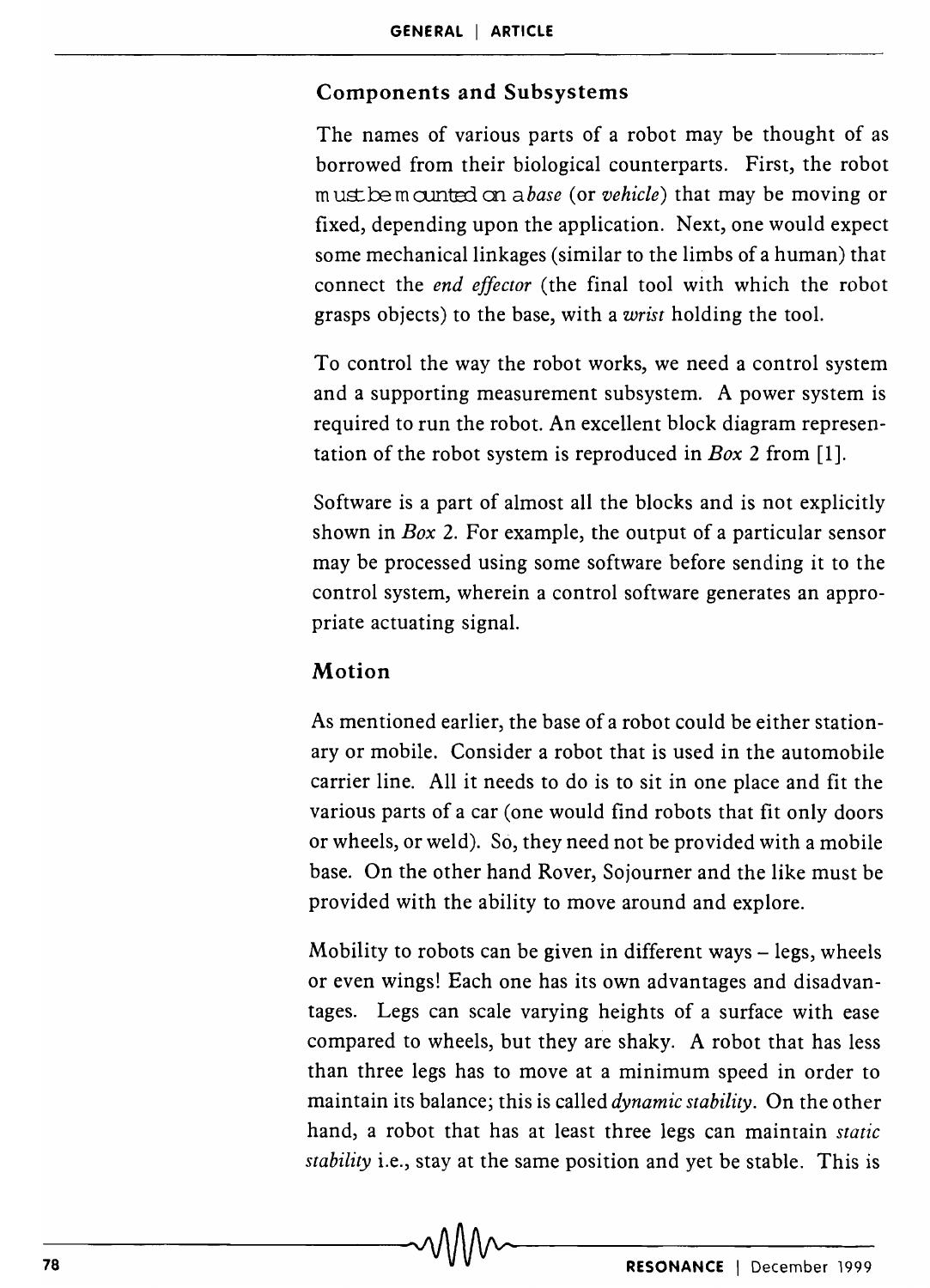

readily seen in a child crawling on all fours and one trying to balance itself while standing up.

An autonomous walking robot must use energy efficiently. For this, the energy supplied by one stride is transferred to the next. Actuator action (that which causes motion of the leg) has been classified into three modes, based on the energy flow:

1. the *positive work mode,* when the actuator supplies force or torque to produce motion.

2. the *isometric mode,* when the actuator supplies a force or torque but no motion is produced.

3. the *negative work mode,* when the actuator supplies a braking force or torque.

Clearly, an actuator that consumes energy in all the three modes is badly designed. The most efficient one is that which saves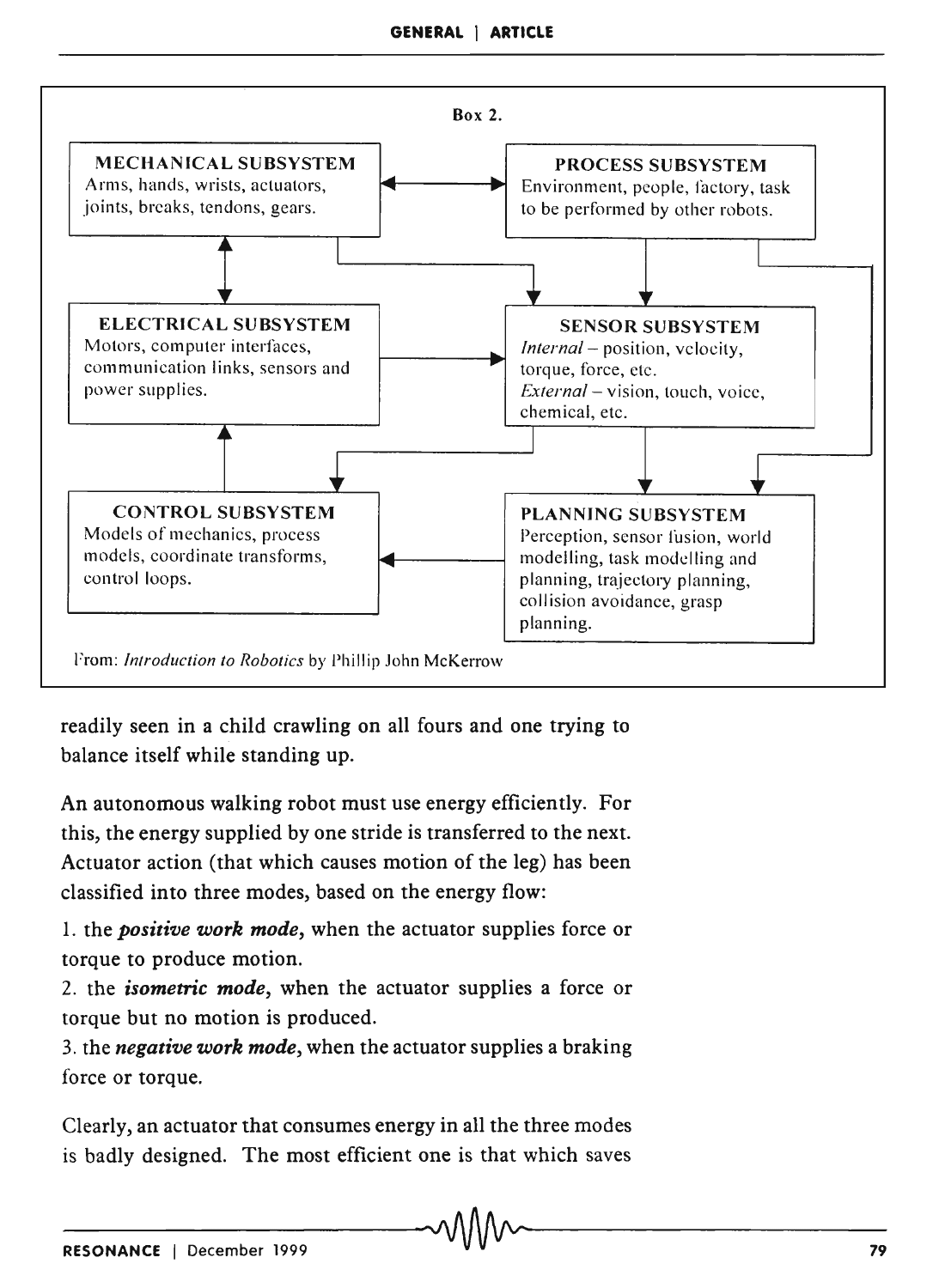energy from the negative work mode to use in the positive work mode.

A recently developed robot leg can neither change its height nor is shaky. It uses a wire (or rod) as a leg and memory alloys as actuators. When heated, the memory alloy (attached to the body) contracts and pulls the leg to which it is tied. This makes the body move forward (the way we walk). On cooling, the alloy restores to its original shape thus restoring the leg to its original position (relative to the body). As the heating-cooling process is repeated, the robot moves forward in steps. This is easily achieved in case of a memory alloy, called nitinol, by passing pulses of current through it. This design, however, can work only when movement is on a surface with sufficient friction.

The wheeled robots are controlled with relative ease and pose fewer stability problems. They could reach greater speeds than the ones using legs. One of the most versatile robots is the *serpentine robot.* The body consists of several segments to which wheels are attached as shown in *Figure* 1. As the name indicates, it moves in a snake-like motion. They are most widely used in places where people cannot manoeuvre or in hazardous environments.

There are various types of wheels available; wheels that rotate as the normal wheels of a car and wheels that are capable of moving sidewards like the *Stanford wheel* and the *Illanator wheel.* Refer [1] for further information. Also, various drive and steer arrangements for robots using different numbers of wheels are

![](_page_4_Picture_5.jpeg)

Figure 1. The serpentine robot. Courtesy: Phillip John McKerrow, Introduction to Robotics.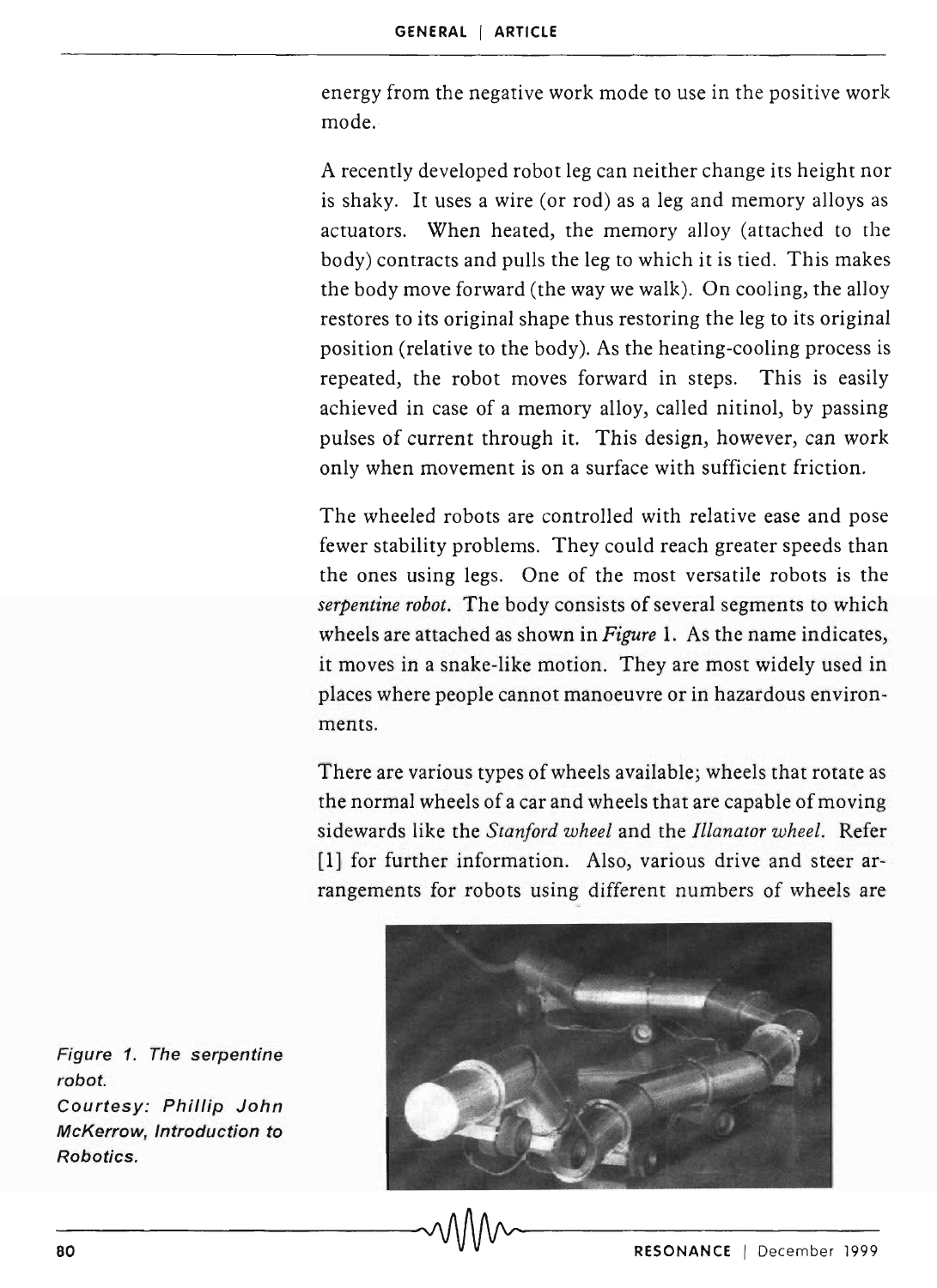|                            | <b>Box 3.</b>            |                               |
|----------------------------|--------------------------|-------------------------------|
| <b>Characteristics</b>     | Legs                     | Wheels                        |
| Handling of rough surfaces | With ease, smoother ride | With difficulty, rougher ride |
| Handling of obstacles      | Step over                | Move around                   |
| Sinking into the ground    | Less                     | More                          |
| Stability                  | Lower                    | Higher                        |
| Controllability            | Difficult                | Easier                        |
| Motion                     | Slow                     | Fast                          |

possible. For example, a four-wheeled robot can have the front two wheels for steering and the rear two for driving or vice-versa. It can also use all the four wheels for the same purpose. Each configuration has its own pros and cons and the choice depends on the application (see *Box 3).* 

If one uses a robot to transport items along a fixed path, then one could lay tracks and restrict the motion of the robot to that path or use *automated guided vehicles* (AGVs). AGVs are robots that can be guided (remotely or self-guided) to a destination through any path. Robots with wings need not necessarily mean that they have wings. It refers to robots that are capable of flying. They may fly by magnetic levitation (the bullet train of Japan!), or glide on air bearings. Research is on to develop robot helicopters that can fly all by themselves in any area and also generate a map of the area. The army could then use these robots for strategic surveillance.

# Manipulator Arms

Robot manipulators are composed of links connected by joints. The joints may be either *revolute* [R] or *prismatic* [P]. A revolute joint allows rotary motion, while a prismatic joint allows linear motion. The number of independent movements the manipulator can make with respect to a coordinate frame is defined as the *degrees of freedom* (DOF) of the manipulator, which can be determined by the number of joints in it.

The most commonly used arm consists of three links, as shown in *Figure* 2. It has six degrees of freedom – three for positioning  $\sim$